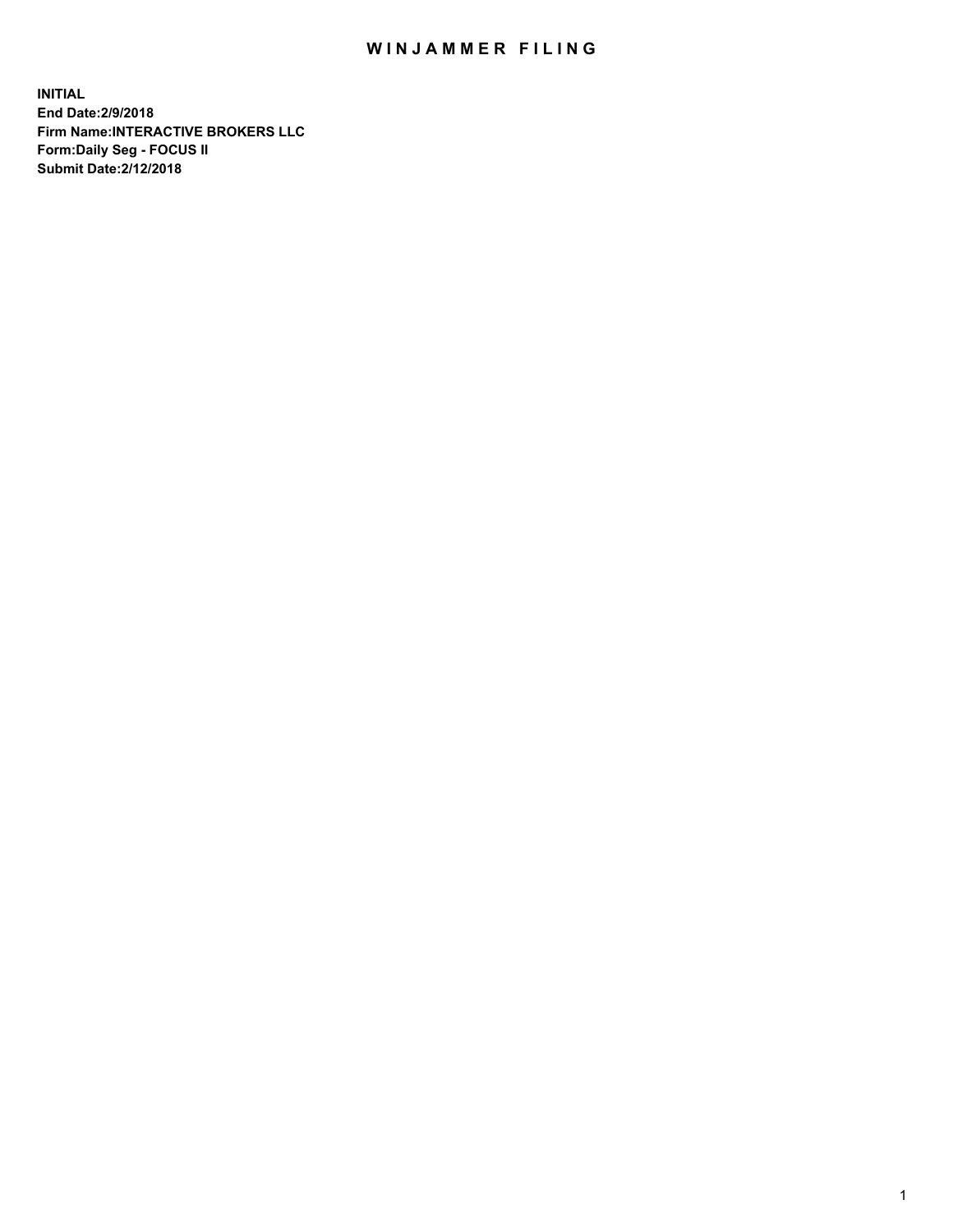## **INITIAL End Date:2/9/2018 Firm Name:INTERACTIVE BROKERS LLC Form:Daily Seg - FOCUS II Submit Date:2/12/2018 Daily Segregation - Cover Page**

| Name of Company<br><b>Contact Name</b><br><b>Contact Phone Number</b><br><b>Contact Email Address</b>                                                                                                                                                                                                                          | <b>INTERACTIVE BROKERS LLC</b><br><b>James Menicucci</b><br>203-618-8085<br>jmenicucci@interactivebrokers.c<br>om |
|--------------------------------------------------------------------------------------------------------------------------------------------------------------------------------------------------------------------------------------------------------------------------------------------------------------------------------|-------------------------------------------------------------------------------------------------------------------|
| FCM's Customer Segregated Funds Residual Interest Target (choose one):<br>a. Minimum dollar amount: ; or<br>b. Minimum percentage of customer segregated funds required:% ; or<br>c. Dollar amount range between: and; or<br>d. Percentage range of customer segregated funds required between: % and %.                       | $\overline{\mathbf{0}}$<br>0<br>155,000,000 245,000,000<br>00                                                     |
| FCM's Customer Secured Amount Funds Residual Interest Target (choose one):<br>a. Minimum dollar amount: ; or<br>b. Minimum percentage of customer secured funds required:%; or<br>c. Dollar amount range between: and; or<br>d. Percentage range of customer secured funds required between: % and %.                          | $\overline{\mathbf{0}}$<br>0<br>80,000,000 120,000,000<br>00                                                      |
| FCM's Cleared Swaps Customer Collateral Residual Interest Target (choose one):<br>a. Minimum dollar amount: ; or<br>b. Minimum percentage of cleared swaps customer collateral required:% ; or<br>c. Dollar amount range between: and; or<br>d. Percentage range of cleared swaps customer collateral required between:% and%. | $\overline{\mathbf{0}}$<br>$\overline{\mathbf{0}}$<br>00<br>0 <sub>0</sub>                                        |

Attach supporting documents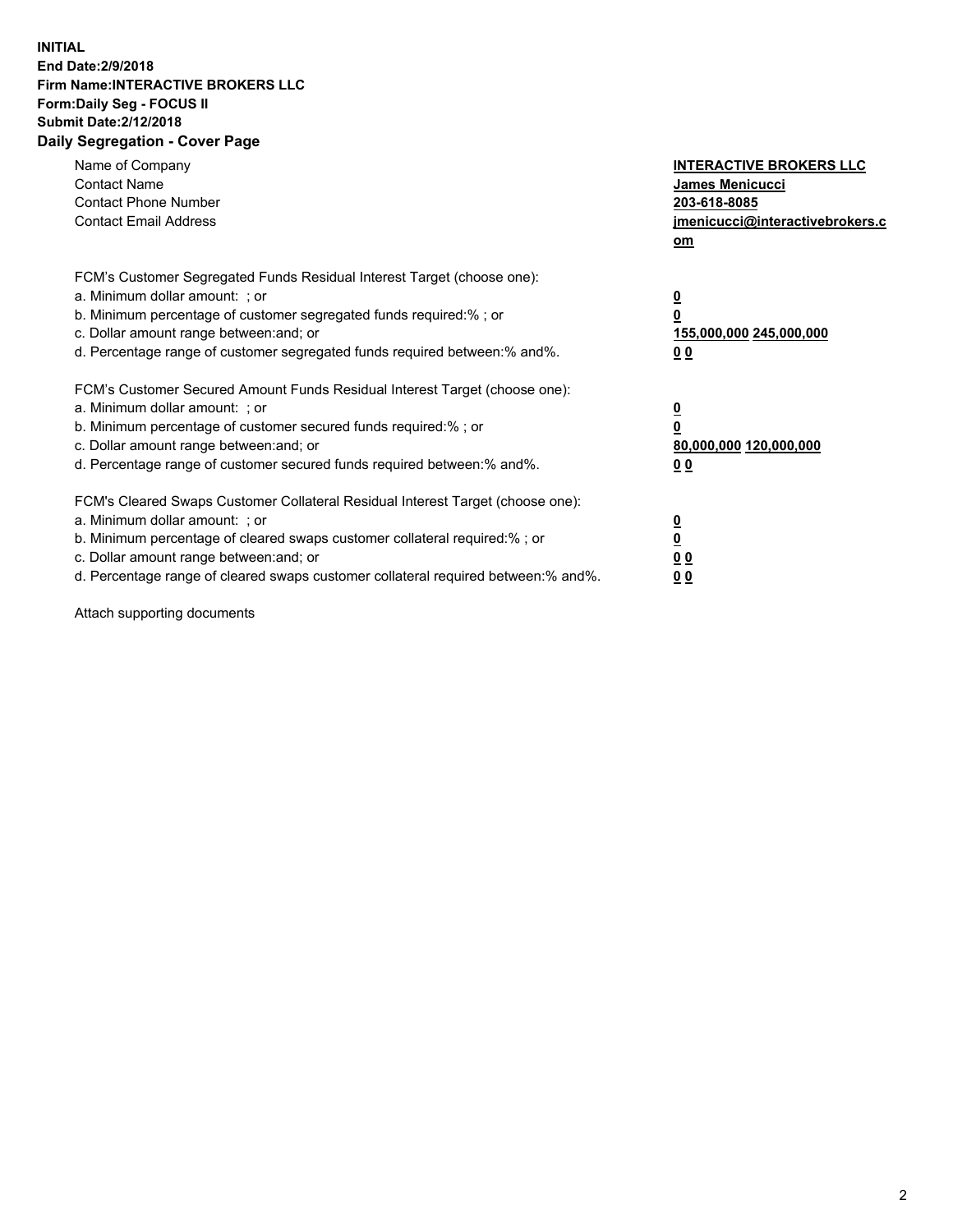## **INITIAL End Date:2/9/2018 Firm Name:INTERACTIVE BROKERS LLC Form:Daily Seg - FOCUS II Submit Date:2/12/2018 Daily Segregation - Secured Amounts**

|                | Daily Segregation - Secured Amounts                                                                        |                                   |
|----------------|------------------------------------------------------------------------------------------------------------|-----------------------------------|
|                | Foreign Futures and Foreign Options Secured Amounts                                                        |                                   |
|                | Amount required to be set aside pursuant to law, rule or regulation of a foreign                           | $0$ [7305]                        |
|                | government or a rule of a self-regulatory organization authorized thereunder                               |                                   |
| $\mathbf{1}$ . | Net ledger balance - Foreign Futures and Foreign Option Trading - All Customers                            |                                   |
|                | A. Cash                                                                                                    | 503,871,635 [7315]                |
|                | B. Securities (at market)                                                                                  | $0$ [7317]                        |
| 2.             | Net unrealized profit (loss) in open futures contracts traded on a foreign board of trade                  | 6,950,513 [7325]                  |
| 3.             | Exchange traded options                                                                                    |                                   |
|                | a. Market value of open option contracts purchased on a foreign board of trade                             | 38,427 [7335]                     |
|                | b. Market value of open contracts granted (sold) on a foreign board of trade                               | $-93,507$ [7337]                  |
| 4.             | Net equity (deficit) (add lines 1.2. and 3.)                                                               | 510,767,068 [7345]                |
| 5.             | Account liquidating to a deficit and account with a debit balances - gross amount                          | 48,254 [7351]                     |
|                | Less: amount offset by customer owned securities                                                           | 0 [7352] 48,254 [7354]            |
| 6.             | Amount required to be set aside as the secured amount - Net Liquidating Equity                             | 510,815,322 [7355]                |
|                | Method (add lines 4 and 5)                                                                                 |                                   |
| 7.             | Greater of amount required to be set aside pursuant to foreign jurisdiction (above) or line                | 510,815,322 [7360]                |
|                | 6.                                                                                                         |                                   |
|                | FUNDS DEPOSITED IN SEPARATE REGULATION 30.7 ACCOUNTS                                                       |                                   |
| 1.             | Cash in banks                                                                                              |                                   |
|                | A. Banks located in the United States                                                                      | 92,324,931 [7500]                 |
|                | B. Other banks qualified under Regulation 30.7                                                             | 0 [7520] 92,324,931 [7530]        |
| 2.             | Securities                                                                                                 |                                   |
|                | A. In safekeeping with banks located in the United States                                                  | 363, 172, 275 [7540]              |
|                | B. In safekeeping with other banks qualified under Regulation 30.7                                         | 0 [7560] 363,172,275 [7570]       |
| 3.             | Equities with registered futures commission merchants                                                      |                                   |
|                | A. Cash                                                                                                    | $0$ [7580]                        |
|                | <b>B.</b> Securities                                                                                       | $0$ [7590]                        |
|                | C. Unrealized gain (loss) on open futures contracts                                                        | $0$ [7600]                        |
|                | D. Value of long option contracts                                                                          | $0$ [7610]                        |
|                | E. Value of short option contracts                                                                         | 0 [7615] 0 [7620]                 |
| 4.             | Amounts held by clearing organizations of foreign boards of trade                                          |                                   |
|                | A. Cash                                                                                                    | $0$ [7640]                        |
|                | <b>B.</b> Securities                                                                                       | $0$ [7650]                        |
|                | C. Amount due to (from) clearing organization - daily variation                                            | $0$ [7660]                        |
|                | D. Value of long option contracts                                                                          | $0$ [7670]                        |
|                | E. Value of short option contracts                                                                         | 0 [7675] 0 [7680]                 |
| 5.             | Amounts held by members of foreign boards of trade                                                         |                                   |
|                | A. Cash                                                                                                    | 189,437,034 [7700]                |
|                | <b>B.</b> Securities                                                                                       | $0$ [7710]                        |
|                | C. Unrealized gain (loss) on open futures contracts                                                        | -2,989,606 [7720]                 |
|                | D. Value of long option contracts                                                                          | 38,427 [7730]                     |
|                | E. Value of short option contracts                                                                         | -93,507 [7735] 186,392,348 [7740] |
| 6.             | Amounts with other depositories designated by a foreign board of trade                                     | $0$ [7760]                        |
| 7.             | Segregated funds on hand                                                                                   | $0$ [7765]                        |
| 8.             | Total funds in separate section 30.7 accounts                                                              | 641,889,554 [7770]                |
| 9.             | Excess (deficiency) Set Aside for Secured Amount (subtract line 7 Secured Statement<br>Page 1 from Line 8) | 131,074,232 [7380]                |
| 10.            | Management Target Amount for Excess funds in separate section 30.7 accounts                                | 80,000,000 [7780]                 |
| 11.            | Excess (deficiency) funds in separate 30.7 accounts over (under) Management Target                         | 51,074,232 [7785]                 |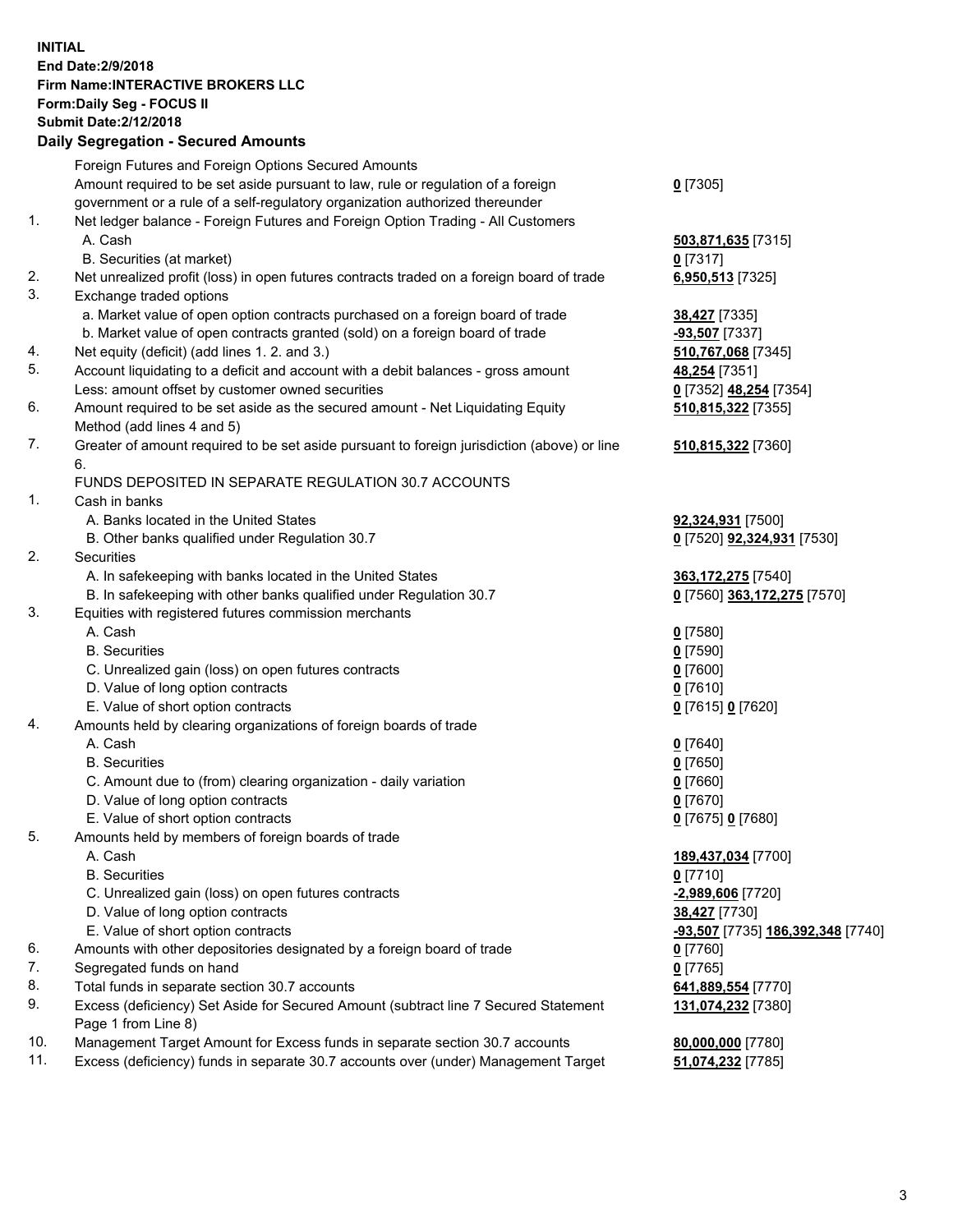**INITIAL End Date:2/9/2018 Firm Name:INTERACTIVE BROKERS LLC Form:Daily Seg - FOCUS II Submit Date:2/12/2018 Daily Segregation - Segregation Statement** SEGREGATION REQUIREMENTS(Section 4d(2) of the CEAct) 1. Net ledger balance A. Cash **4,512,967,420** [7010] B. Securities (at market) **0** [7020] 2. Net unrealized profit (loss) in open futures contracts traded on a contract market **-65,948,824** [7030] 3. Exchange traded options A. Add market value of open option contracts purchased on a contract market **362,826,069** [7032] B. Deduct market value of open option contracts granted (sold) on a contract market **-454,912,456** [7033] 4. Net equity (deficit) (add lines 1, 2 and 3) **4,354,932,209** [7040] 5. Accounts liquidating to a deficit and accounts with debit balances - gross amount **354,522** [7045] Less: amount offset by customer securities **0** [7047] **354,522** [7050] 6. Amount required to be segregated (add lines 4 and 5) **4,355,286,731** [7060] FUNDS IN SEGREGATED ACCOUNTS 7. Deposited in segregated funds bank accounts A. Cash **791,718,245** [7070] B. Securities representing investments of customers' funds (at market) **2,533,293,060** [7080] C. Securities held for particular customers or option customers in lieu of cash (at market) **0** [7090] 8. Margins on deposit with derivatives clearing organizations of contract markets A. Cash **18,035,822** [7100] B. Securities representing investments of customers' funds (at market) **1,403,359,191** [7110] C. Securities held for particular customers or option customers in lieu of cash (at market) **0** [7120] 9. Net settlement from (to) derivatives clearing organizations of contract markets **-63,786,543** [7130] 10. Exchange traded options A. Value of open long option contracts **362,800,037** [7132] B. Value of open short option contracts **-454,907,688** [7133] 11. Net equities with other FCMs A. Net liquidating equity **0** [7140] B. Securities representing investments of customers' funds (at market) **0** [7160] C. Securities held for particular customers or option customers in lieu of cash (at market) **0** [7170] 12. Segregated funds on hand **0** [7150] 13. Total amount in segregation (add lines 7 through 12) **4,590,512,124** [7180] 14. Excess (deficiency) funds in segregation (subtract line 6 from line 13) **235,225,393** [7190] 15. Management Target Amount for Excess funds in segregation **155,000,000** [7194]

16. Excess (deficiency) funds in segregation over (under) Management Target Amount Excess

**80,225,393** [7198]